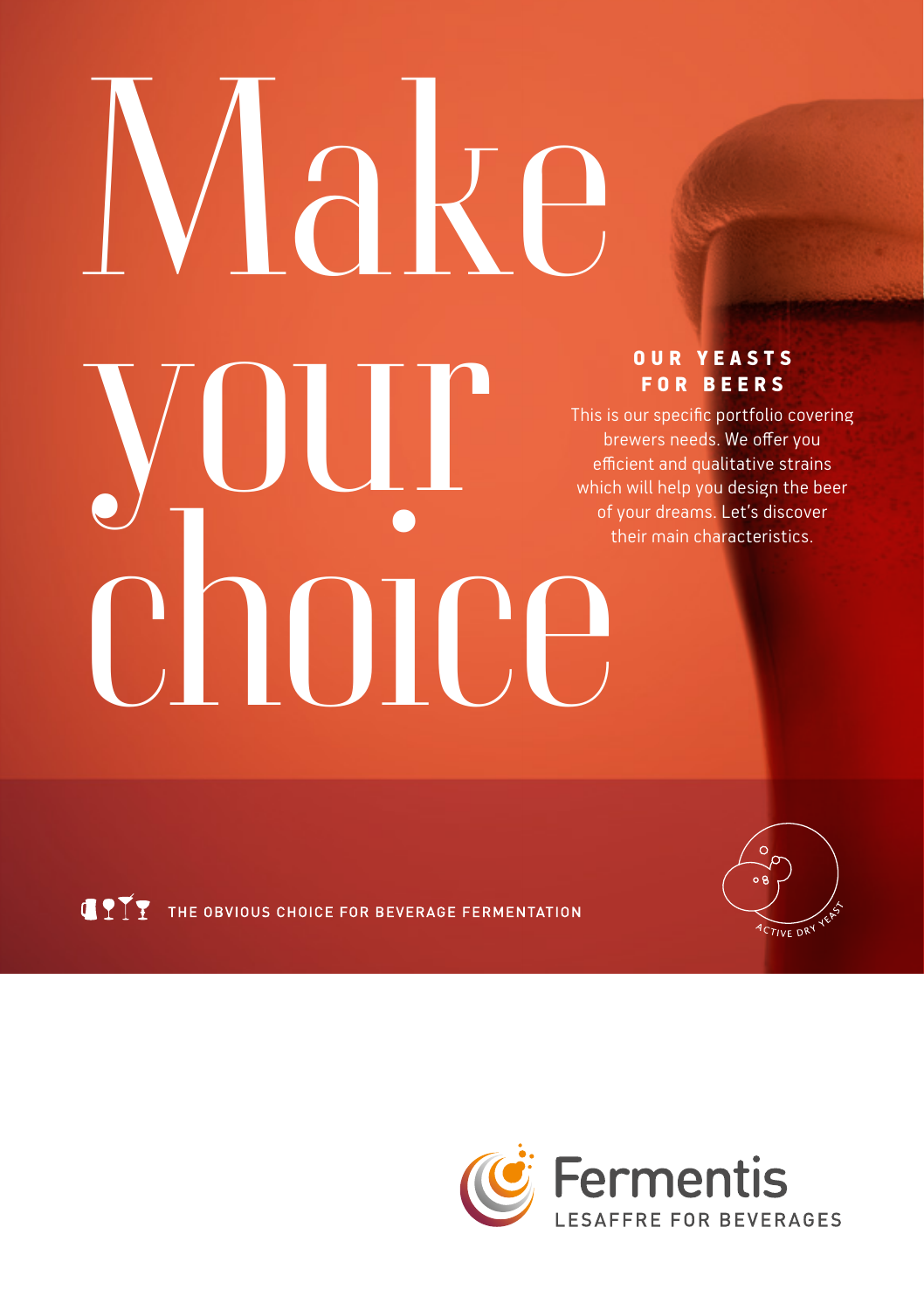## Ale or Lager?

**Fermentis supplies 2 ranges of yeast strains.**  You want to make a Lager beer? Ask for our 3 dedicated yeasts. An Ale? You can select amongst 9 strains.

\* Newcomers in our range, two new yeast strains have been partially included in this study. The **SafAle™ BE-134**, ideal for Belgian-*Saison*-style beers and the **SafAle™ HA-18,** recommended for the production of particularly high attenuating beers even for very high gravity fermentation, such as "Barley Wine".

# Dry or full-bodied beers?

#### **Find the right balance between residual sugars and final alcohol.**

Almost all of our yeast strains guarantee a fairly high attenuation rate: between 80% and 90%. If you want to obtain a beer with a high attenuation and a low level of residual sugars, SafAle™ BE-256 or SafAle™ BE-134 will be the obvious choices. Likewise for high-density beers, the SafAle™ HA-18 will allow a very high attenuation. However, if you want to obtain a high level of residual sugars, SafAle™ S-33 will fit perfectly.



SafLager™

S-23 W-34/70 S-189

SafAle™

BE-134 HA-18 US-05 S-04 K-97  $S-33$ WB-06 BE-256 T-58

CONDITIONS / This study has been set up to picture and compare the flavor and aroma characteristics of our main commercial yeast strains. All have been tested in the same standard conditions, with the lowest possible impact of other ingredients, i.e. in the most neutral conditions.

Wort: 100% 2 rows spring pils malt, 15°P / Bitterness: 25 BU with iso-alpha-acids (end of boiling) / Pitching rate: 50 g ADY/hl / Fermentation: 23°C, @Atm. P.

## Baseline Flavor & Aromas\*